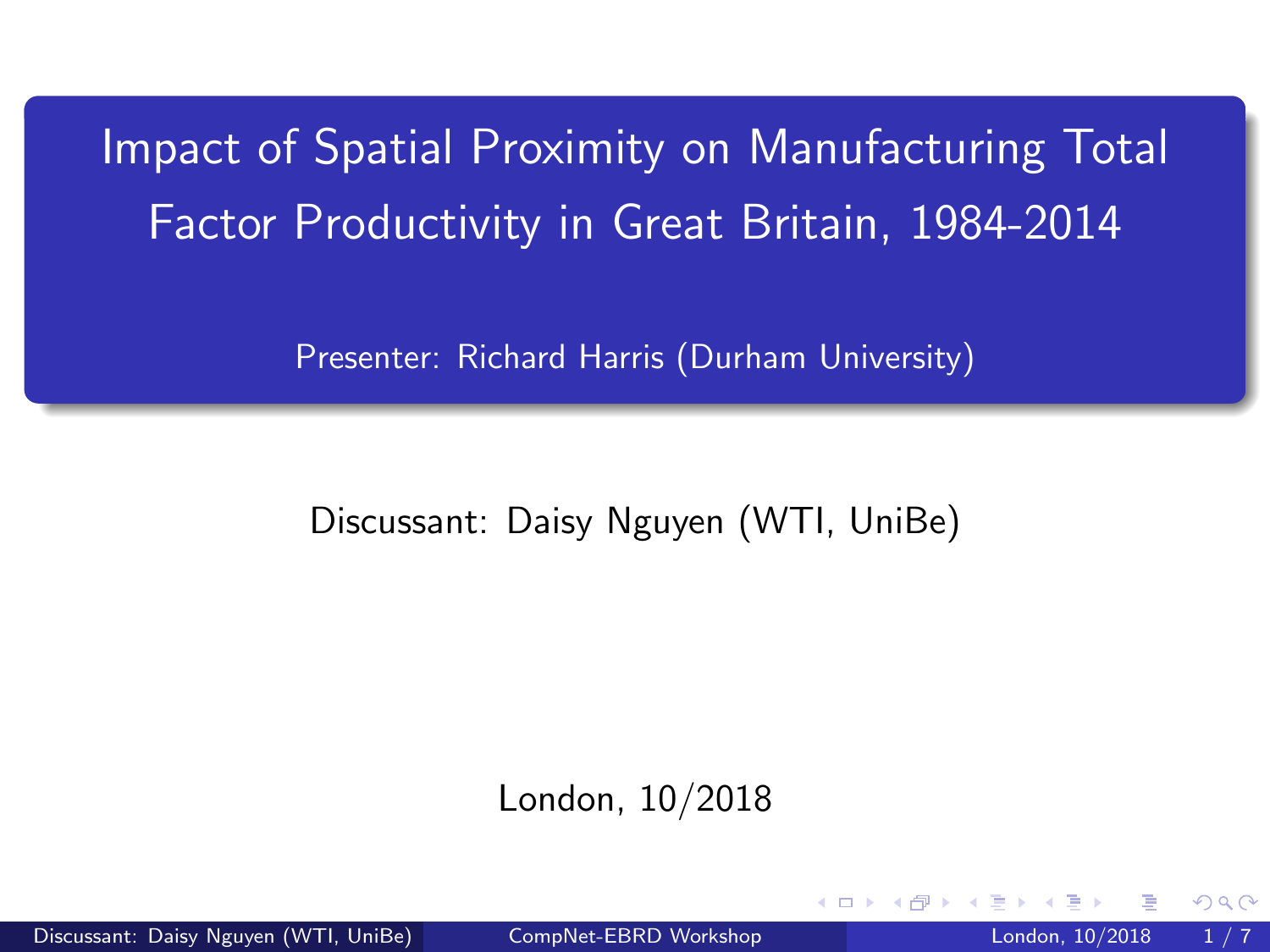### <span id="page-1-0"></span>Table of contents





Discussant: Daisy Nguyen (WTI, UniBe) [CompNet-EBRD Workshop](#page-0-0) London, 10/2018 2/7

÷.

活

**K ロ ▶ K 何 ▶** 

×

 $299$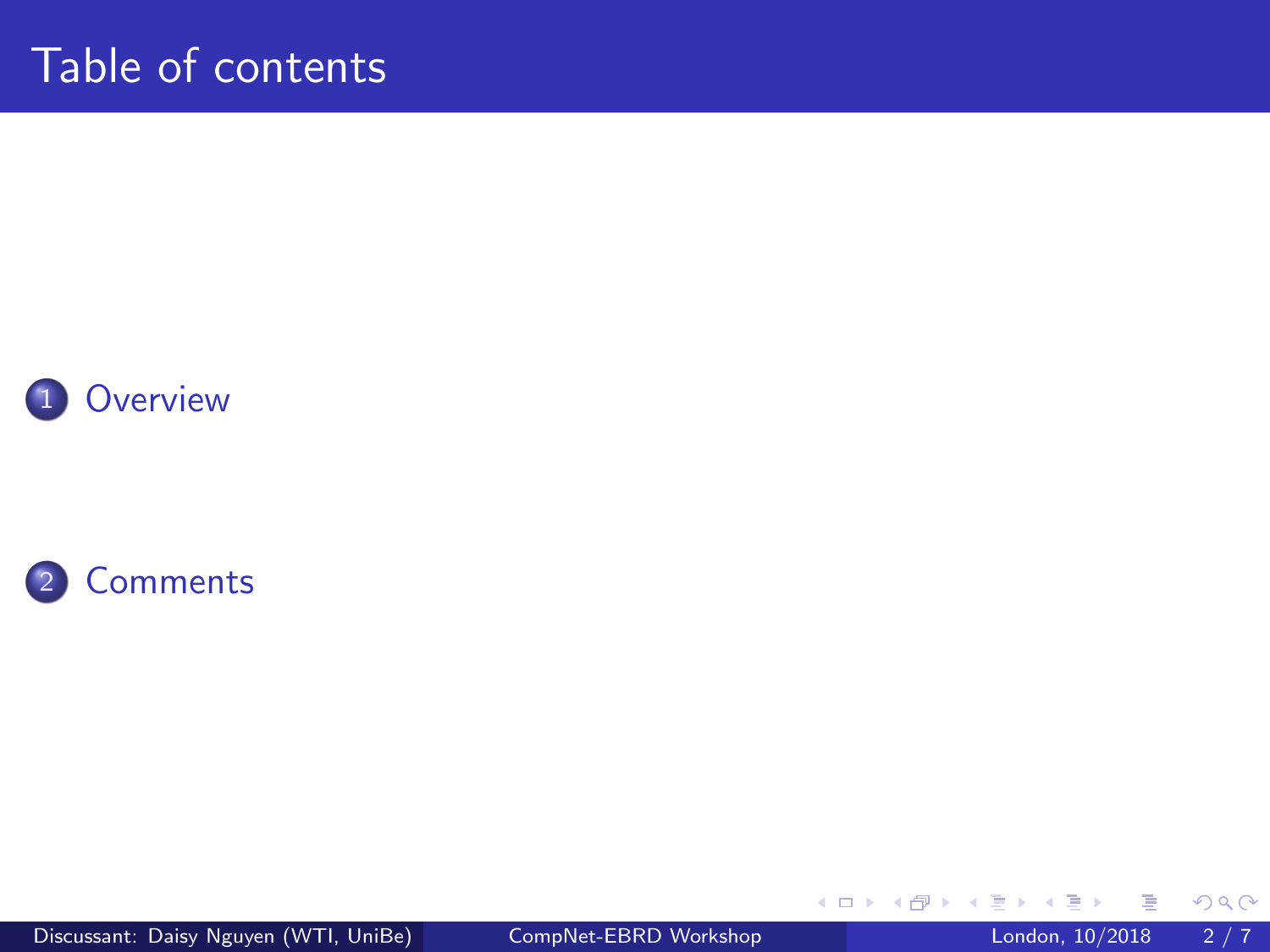### <span id="page-2-0"></span>Research question:

Does spatial proximity enhance plant-level total factor productivity in the Great Britain during 1984-2014?

### Methodologies:

- Step 1: Production function estimation 1973-2014 (system GMM)
- Step 2: TFP calculation

### Findings:

Marshallian spillovers benefit larger plants (with sufficient absorptive capacity)

4 D F

 $299$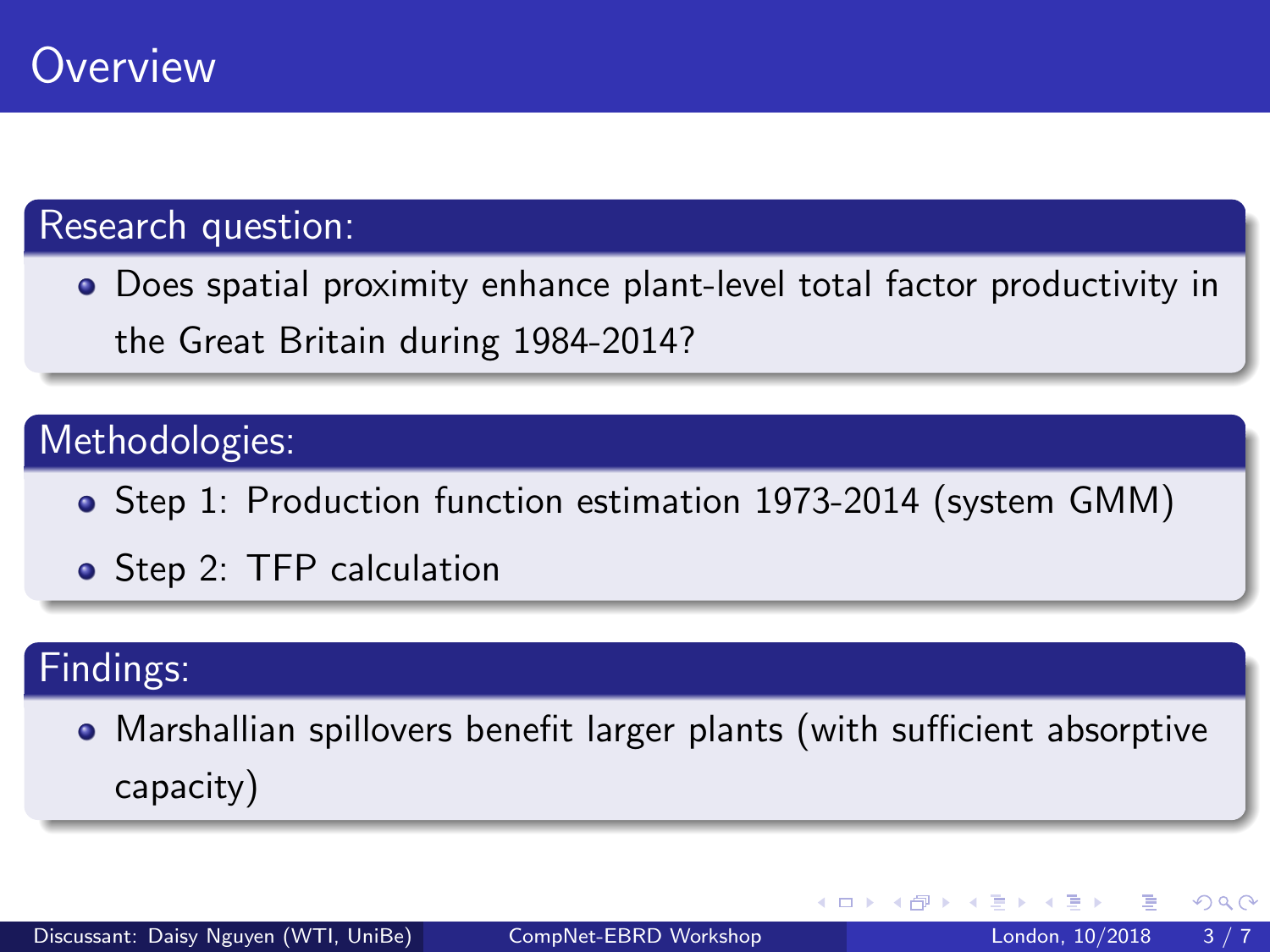# <span id="page-3-0"></span>Overview (continued)

### Literature review:

- Marshallian externalities (Intra-industry): localisation externalities (Marshall, 1890; Arrow, 1962; Romer, 1986)
- Jacobian externalities (Inter-industry): urbanisation externalities (Jacobs, 1970, 1986)

### Contributions:

- Construct a distance index for each manufacturing industry (4-digit SIC 1980), that measures the proximity of each plant with every other plant within the same industry;
- Test if each plants TFP is determined by the degree to which it is collocated with other plants in the same industry;
- Location is treated as endogenous: the dist[an](#page-2-0)c[e](#page-4-0) [in](#page-2-0)[d](#page-3-0)[ex](#page-4-0)[is](#page-2-0) [in](#page-6-0)[s](#page-1-0)[t](#page-2-0)[ru](#page-6-0)[me](#page-0-0)[nte](#page-6-0)d.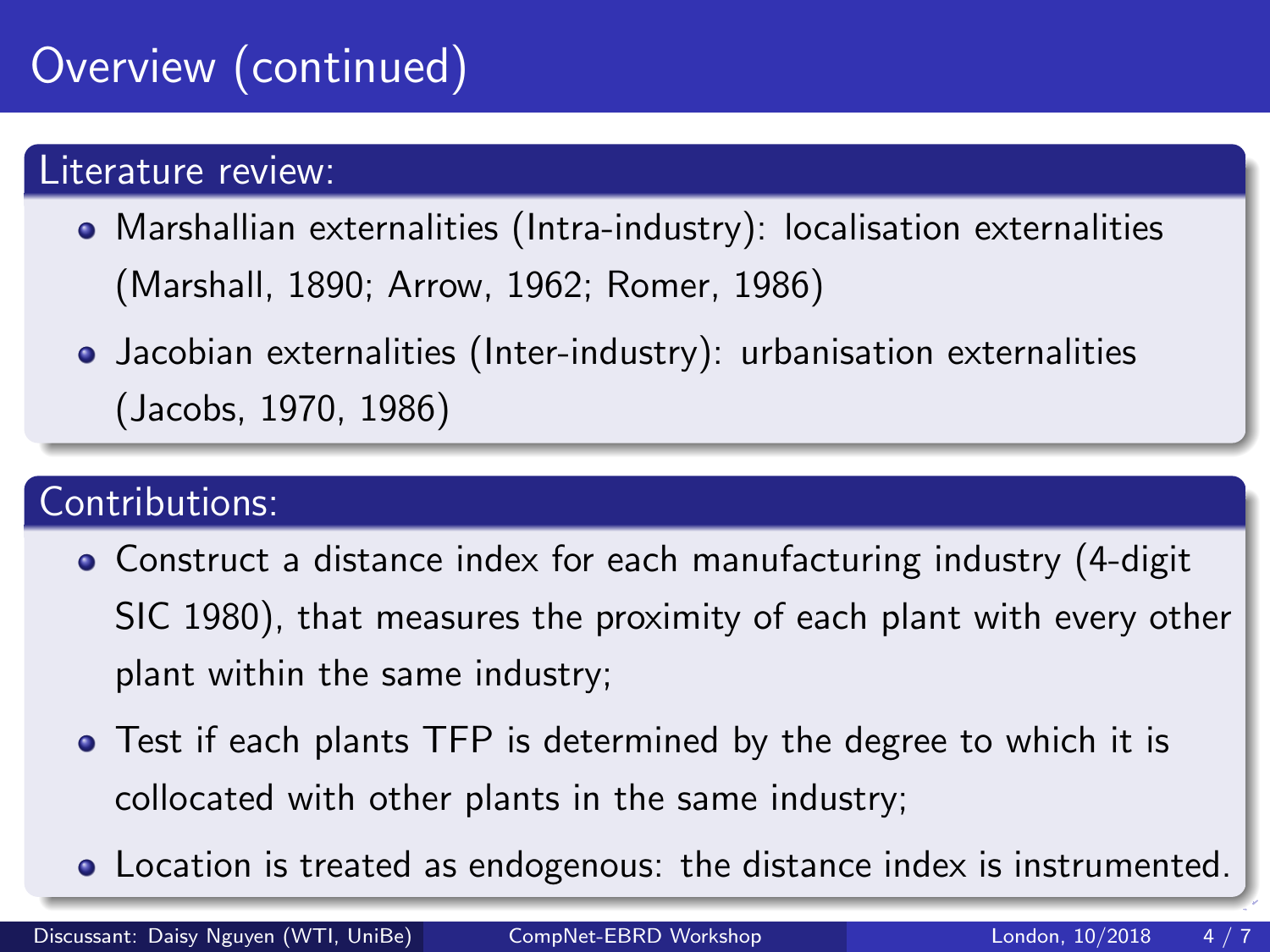### <span id="page-4-0"></span>**1** Study background:

- Placed-base policies in manufacturing in the Great Britain from 1984-2014 (at country level, at regional level)
- Some descriptive statistics to indicate the spatial development of the Manufacturing industries (Inter-industry)
- <sup>2</sup> Marshallian externalities (intra-industry):
	- Distance index: straight-line distance or travel distance is used? (Travel distance by ca: Francois and Nguyen, 2017)
	- Do relatively larger plants staying in further distance matter?
	- How to directly indicate the impact of collocation index on TFP? (Eq.1)

$$
y_{it} = \alpha_i + \alpha_E e_{it} + \alpha_M m_{it} + \alpha_K k_{it} + \alpha_X X_{it} + \alpha_T t + \epsilon_{it}
$$
 (1)

 $\Omega$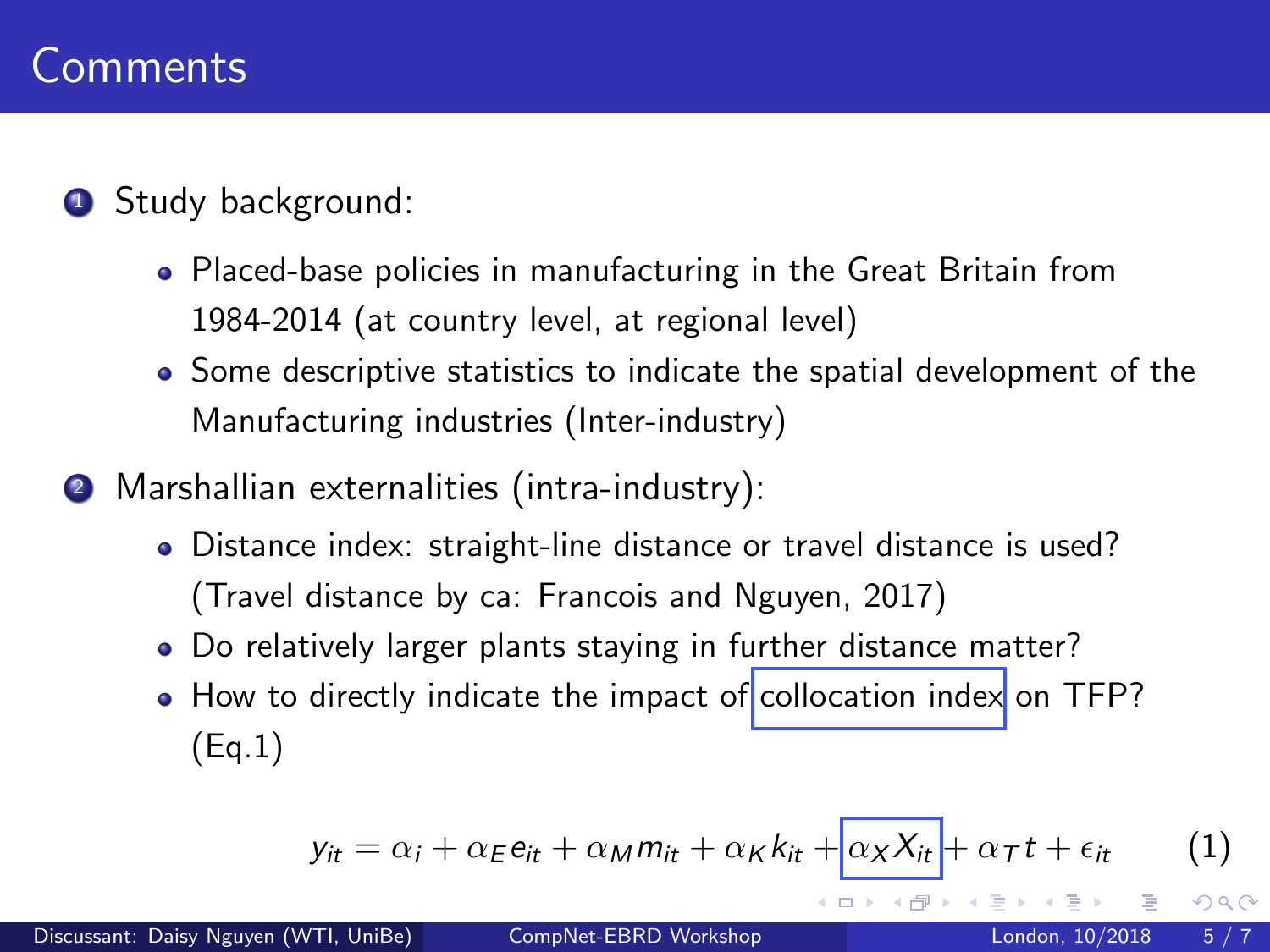## Marshallian Externalities (Figure 1)



Discussant: Daisy Nguyen (WTI, UniBe) [CompNet-EBRD Workshop](#page-0-0) London, 10/2018 6 / 7

4 0 8

 $299$